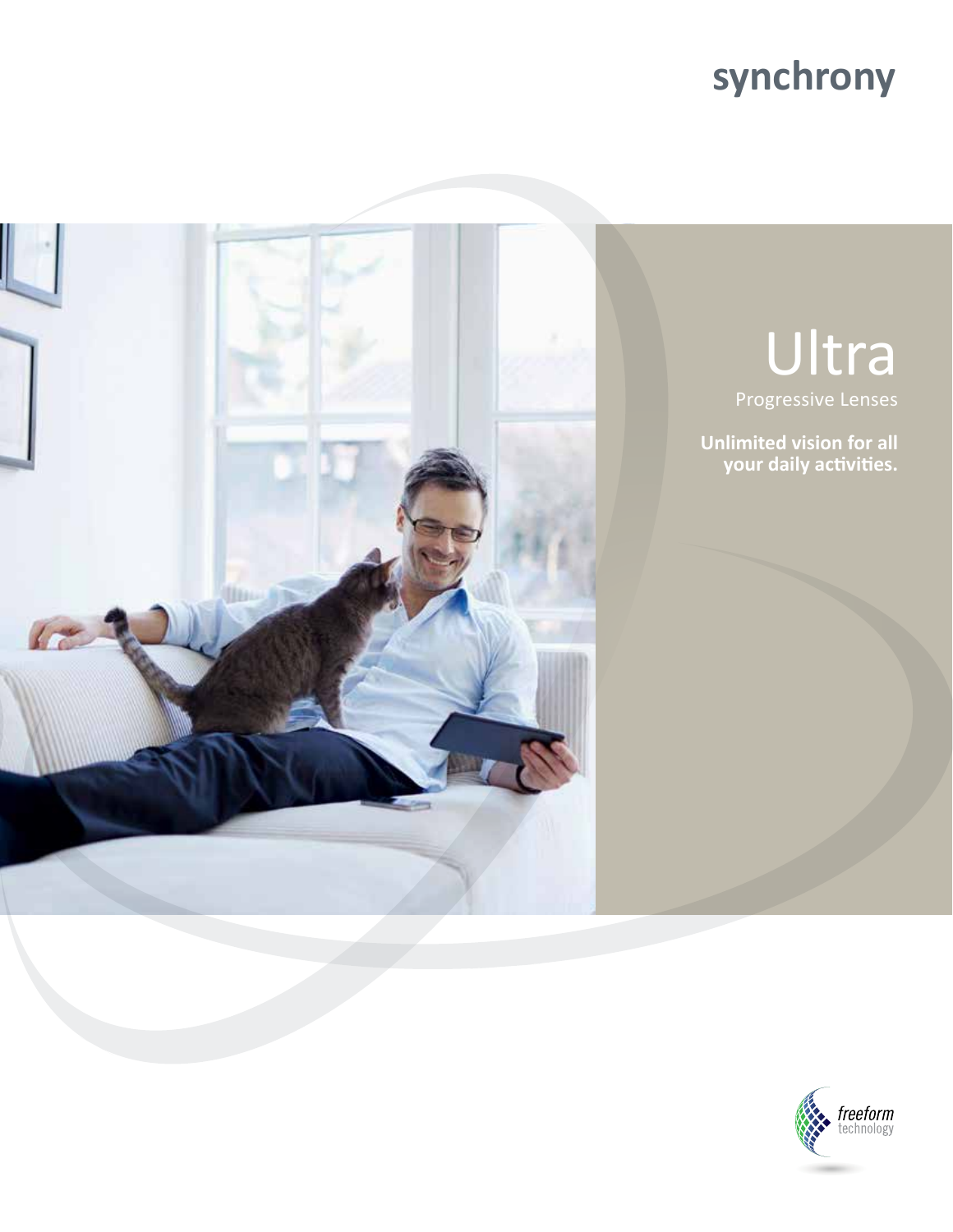### Understanding patients' needs.



### 70% of presbyopes consider clear vision at all distances the most important benefit.\*

#### *"I want to live my life without limits, no matter what activity I do."*

*"I value my vision, but also my appearance."*

*"I don't want to feel my eyes burning at the end of the day."*

#### **A vast majority of presbyopes often experience problems with progressive lenses.**

- $\blacktriangleright$  Patients cannot see clearly at all distances, and objects look distorted.
- $\triangleright$  Reading or working at the computer can cause eye strain and fatigue.
- $\blacktriangleright$  Patients experience blurred vision in the periphery, causing unnecessary head movements in order to see clearly.

\*Source: Market Research run in 2014 with +1,000 users.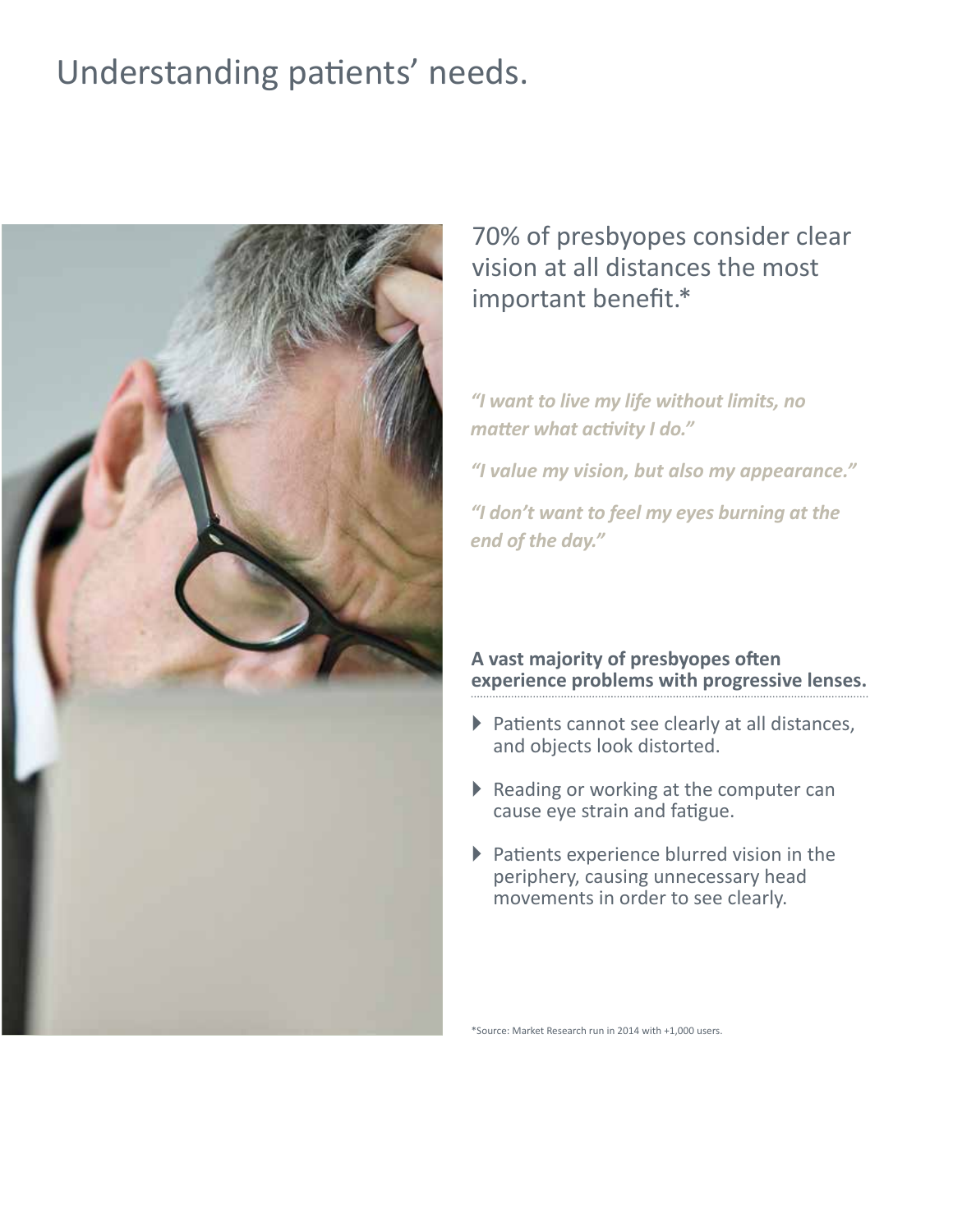## **Ultra** Progressive Lenses. Unlimited vision for your active daily life.

synchrony® **Ultra** Progressive Lenses provide excellent vision for a wide variety of demanding activities.

- $\blacktriangleright$  Excellent vision when performing dynamic tasks.
- $\triangleright$  Relaxed vision when reading or using computers.
- $\triangleright$  The optimal balance between optics and aesthetics.

**Ultra** Progressive Lenses provide presbyopes with:

- $\triangleright$  Fast switch from near to far and from near to intermediate, when performing dynamic tasks.
- ` Relaxed position of head, shoulders and upper body for clear up-close vision activities or the use of computers.
- ▶ Large distortion-free distance zone for natural vision without too many head movements.



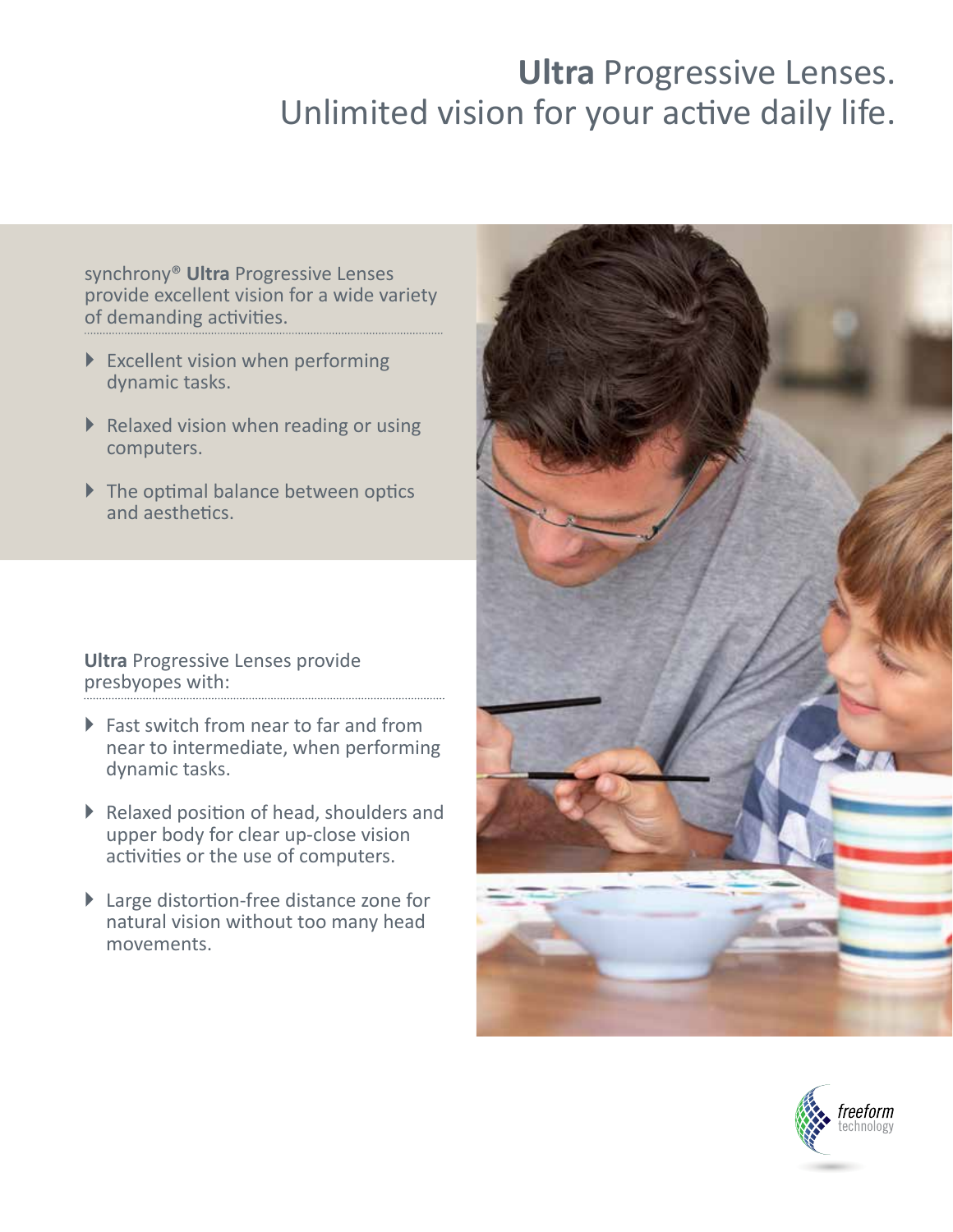### **Lifestyle Technology** ensures clear, natural vision even when performing dynamic activities.



#### **Lifestyle Technology**

- Clear distance vision and undistorted peripheral vision even during activities that require frequent head and eye movements, such as driving.
- Central viewing zones are carefully balanced to enable sufficient visual performance for sustained viewing tasks without compromising visual comfort.

#### **Lifestyle Technology provides:**

- ` **A balanced lifestyle profile** for optimal performance during activities with frequent eye movements.
- ` **Excellent vision**, due to the optimum balance between the distance, intermediate, near, and peripheral zones.

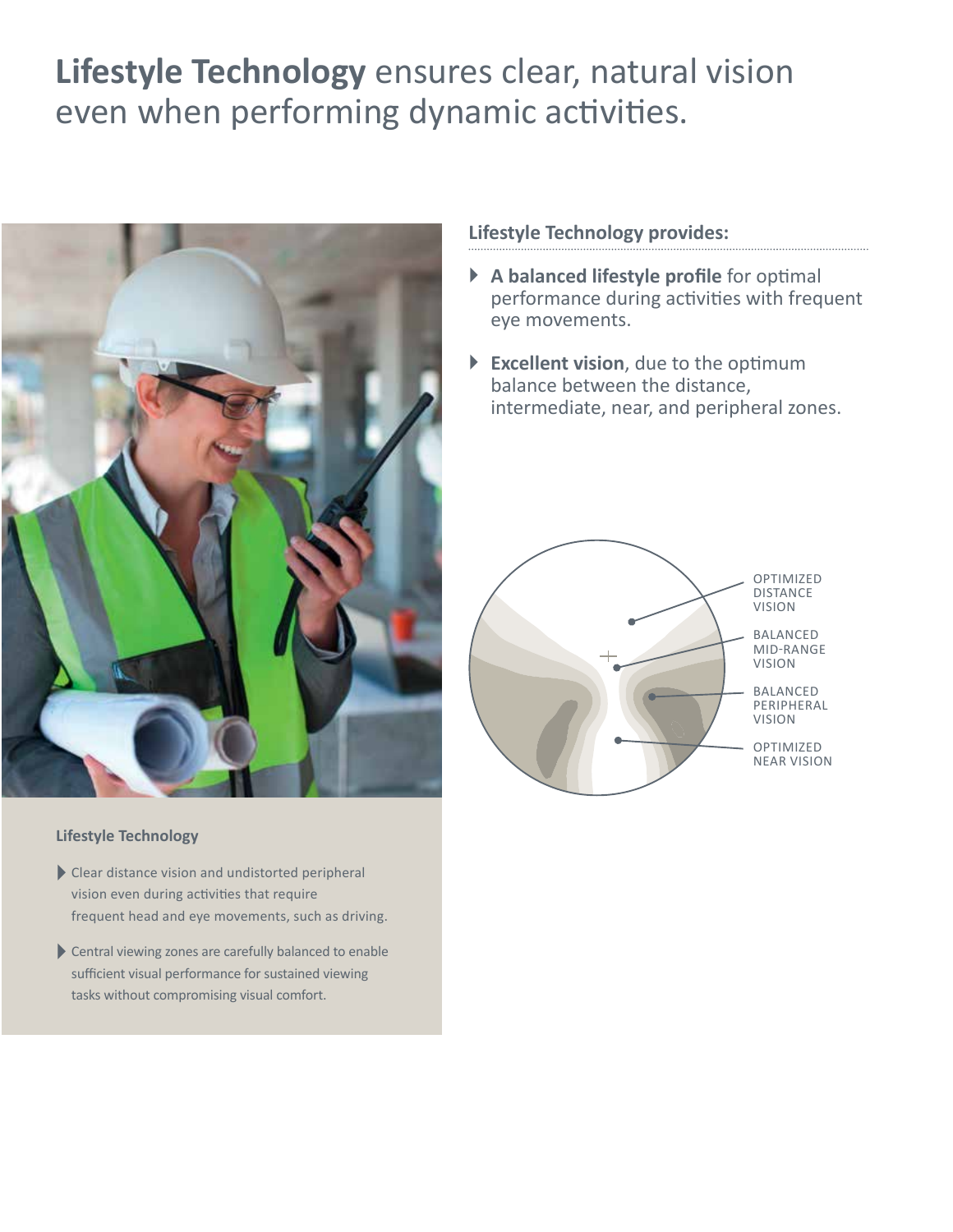# **Physiologically Mapped Optics®** provides optimal vision regardless of the stage of presbyopia or ametropia.

#### **Physiologically mapped for presbyopia**

**Emerging presbyopes** are used to unrestricted near vision and can still see objects at mid-range distances through either the distance or near zone of the lens.

` **Ultra** incorporates a shorter progression length and an easily accessible reading zone for early presbyopes.

**Advanced presbyopes** have lost their ability to focus on both up-close and mid-range objects.

` **Ultra** presents a longer, wider intermediate zone using a unique lens design for every add power.

#### **Physiologically mapped for ametropia**

**Myopes** demand more for their distance vision through progressive lenses.

` **Ultra** uses flat base curves and incorporates a wide distance zone.

**Hyperopes** rely more on progressive lenses for reading.

` **Ultra** integrates steep base curves and a wide near zone.



**EMERGING PRESBYOPIA**

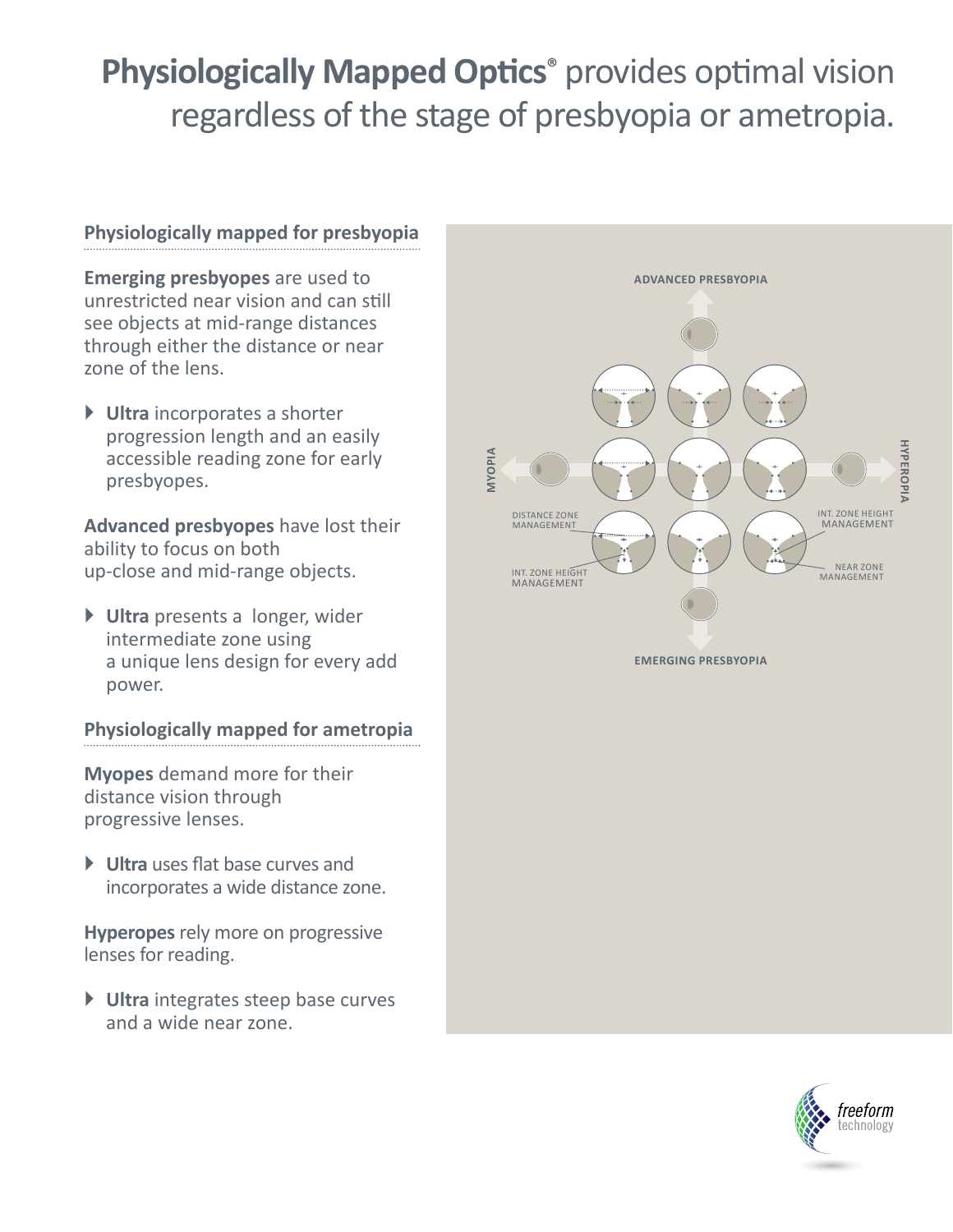## **Morphing Generation® Technology** delivers consistently clear reading zones with any frame style.



**SMALL FRAME AND FITTING HEIGHT** SHORT CORRIDOR LENGTH, SMALLER ZONE SIZES



**MEDIUM FRAME AND FITTING HEIGHT** MEDIUM CORRIDOR LENGTH, MEDIUM ZONE SIZES



**LARGE FRAME AND FITTING HEIGHT** LONG CORRIDOR LENGTH, LARGE ZONE SIZES

#### **Ultra HDC and Ultra HDV**

**Morphing Generation Technology** expands or contracts the corridor length and viewing zones of the lens design based on the patient's selected frame size to maximize optical performance and near vision, regardless of frame size.

By combining sophisticated computer interpolation with curvature vector mapping algorithms, the overall geometry of the progressive lens design can be modified to maximize the performance of the lens for each patient.

#### **Ultra Progressive Lenses**

Our patented\* back-surface technology allows us to apply the progressive design directly to the lens using high-precision freeform manufacturing. This ensures accurate replication of the design.

- By placing all of the progressive optics on the back surface, rather than splitting them between the front and back, we eliminate the risk of misalignment between the surfaces.
- $\blacktriangleright$  It also places the lens optics as close as possible to the eye, maximizing viewing zones and minimizing unwanted effects like skew distortion and image swim.

### *The result is the clearest, most comfortable vision.*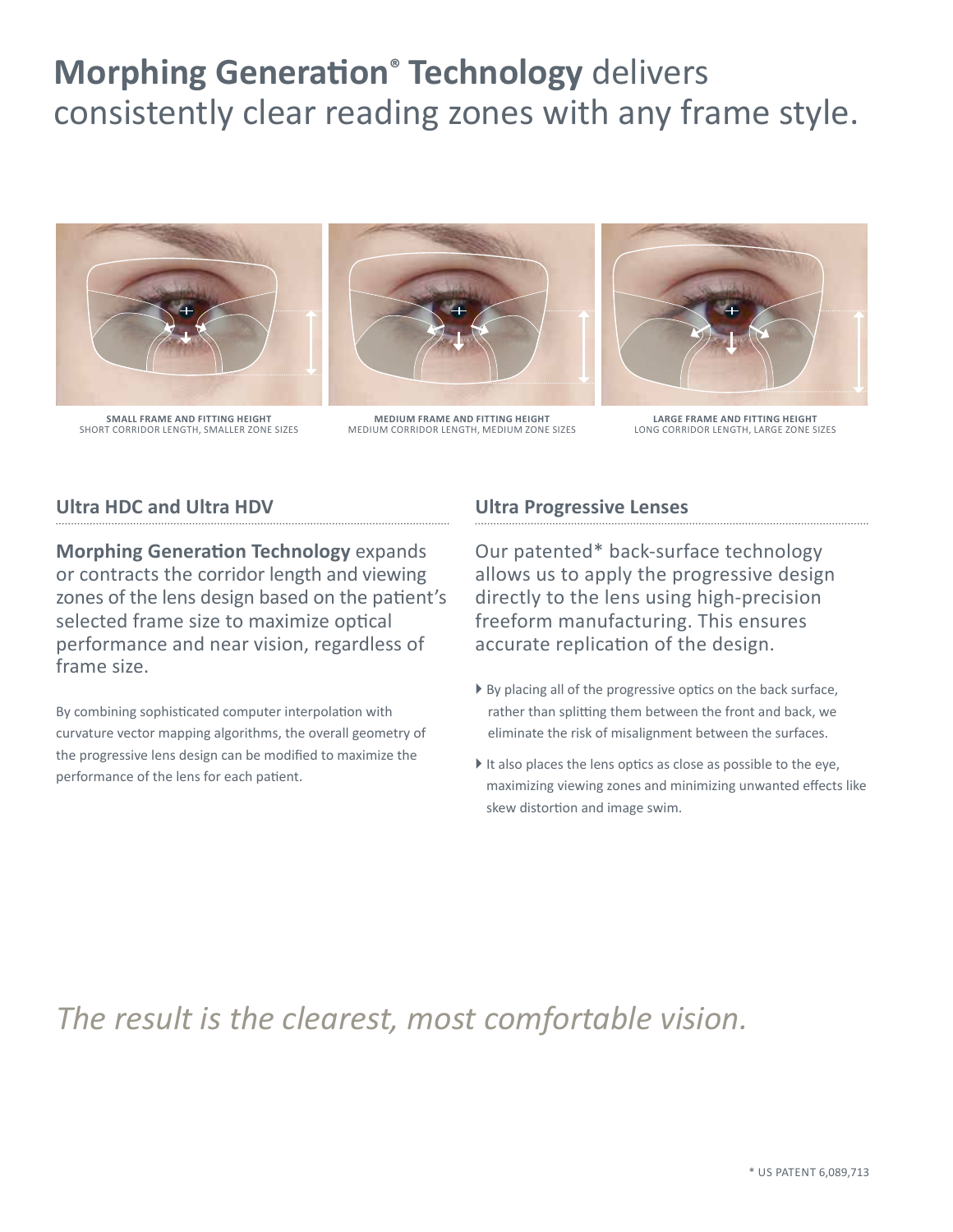### **Ultra** Progressive Lenses. Unlimited vision for your active daily life.

### Three different options designed for your patient's needs.

#### **synchrony Ultra HDC (Variable 13 - 35 mm)**

Fully customized design optimized according to your patient's unique position of wear parameters

### Availability **Material Diameter Colour Rx Range Cyl Add Power**

**synchrony Ultra HDV (Variable 13 - 35 mm)**

Optimized design according to the fitting parameters to give complete freedom in the selection of frames

**synchrony Ultra HD (13, 15, 17, 19, 21 mm)**

Optimized design for different fitting heights

| <b>Material</b>                        | <b>Diameter</b> | Colour                              | <b>Rx Range</b>       | Cyl      | <b>Add Power</b> |
|----------------------------------------|-----------------|-------------------------------------|-----------------------|----------|------------------|
| 1.50 Hard Resin                        | 75/95           | Clear                               | $-10.00$ to $+6.00D$  | $-6.00D$ | 0.75 to 3.50D    |
| 1.53 Trivex®                           | 72/92           | Clear                               | -9.00 to +5.00D       | $-4.00D$ | 0.75 to 3.50D    |
| 1.59 Polycarbonate                     | 72/92           | Clear                               | $-9.00$ to $+6.00D$   | $-6.00D$ | 0.75 to 3.50D    |
| 1.60 High Index                        | 75/95*          | Clear                               | $-12.00$ to $+6.00D$  | $-6.00D$ | 0.75 to 3.50D    |
| 1.67 High Index                        | 70/90           | Clear                               | $-12.00$ to $+8.00$ D | $-6.00D$ | 0.75 to 3.50D    |
| 1.74 High Index                        | Varies          | Clear                               | $-16.00$ to $+10.00D$ | $-6.00D$ | 0.75 to 3.50D    |
| <b>PhotoFusion Self-Tinting Lenses</b> |                 |                                     |                       |          |                  |
| 1.50 PhotoFusion                       | 75/95           | Grey & Brown                        | $-10.00$ to $+6.00D$  | $-6.00D$ | 0.75 to 3.50D    |
| 1.59 PhotoFusion                       | 72/92           | Grey & Brown                        | $-9.00$ to $+6.00D$   | $-6.00D$ | 0.75 to 3.50D    |
| 1.60 PhotoFusion                       | 75/95*          | Grey & Brown                        | $-12.00$ to $+6.00D$  | $-6.00D$ | 0.75 to 3.50D    |
| 1.67 PhotoFusion                       | 70/90           | Grey & Brown                        | $-12.00$ to $+8.00D$  | $-6.00D$ | 0.75 to 3.50D    |
| <b>Transitions</b>                     |                 |                                     |                       |          |                  |
| 1.50 Transitions                       | 75/95           | Grey, Brown & Vantage               | $-10.00$ to $+6.00D$  | $-6.00D$ | 0.75 to 3.50D    |
| 1.53 Transitions                       | 72/92           | Grey & Brown                        | $-9.00$ to $+5.00$ D  | $-4.00D$ | 0.75 to 3.50D    |
| 1.59 Transitions                       | 72/92           | Grey, Brown & XTRActive             | $-9.00$ to $+6.00D$   | $-6.00D$ | 0.75 to 3.50D    |
| 1.60 Transitions                       | 75/95*          | Grey & Brown                        | $-12.00$ to $+6.00$ D | $-6.00D$ | 0.75 to 3.50D    |
| 1.67 Transitions                       | 70/90           | Grey, Brown & XTRActive             | $-12.00$ to $+8.00$ D | $-4.00D$ | 0.75 to 3.50D    |
| <b>Sun &amp; Polarized</b>             |                 |                                     |                       |          |                  |
| 1.50 Polarized                         | 75/95           | Grey & Brown                        | $-8.00$ to $+6.00D$   | $-6.00D$ | 0.75 to 3.50D    |
| 1.53 Trivex NXT <sup>®</sup> Polarized | 72/92           | Grey & Brown                        | -5.00 to +5.00D       | $-4.00D$ | 0.75 to 3.50D    |
| 1.53 Trivex NXT Photo Polarized        | 72/92           | Grey & Brown                        | -5.00 to +5.00D       | $-4.00D$ | 0.75 to 3.50D    |
| 1.53 Trivex NXT Tint                   | 72/92           | NXT <sup>®</sup> sun tints, mirrors | $-9.00$ to $+5.00$ D  | $-4.00D$ | 0.75 to 3.50D    |
| 1.53 Trivex NXT Photochromic           | 72/92           | NXT <sup>®</sup> sun colours        | -9.00 to +5.00D       | $-4.00D$ | 0.75 to 3.50D    |
| 1.59 Polarized                         | 72/92           | Grey & Brown                        | $-9.00$ to $+6.00D$   | $-6.00D$ | 0.75 to 3.50D    |
| 1.60 Polarized                         | 75/95*          | Grey, Brown & G-15                  | $-11.00$ to $+6.00D$  | $-6.00D$ | 0.75 to 3.50D    |
| 1.67 Polarized                         | 70/90           | Grey & Brown                        | $-11.00$ to $+6.00D$  | $-6.00D$ | 0.75 to 3.50D    |

\* Please confirm diameter availability for Rx's over +4.00D / -5.00D with your lab